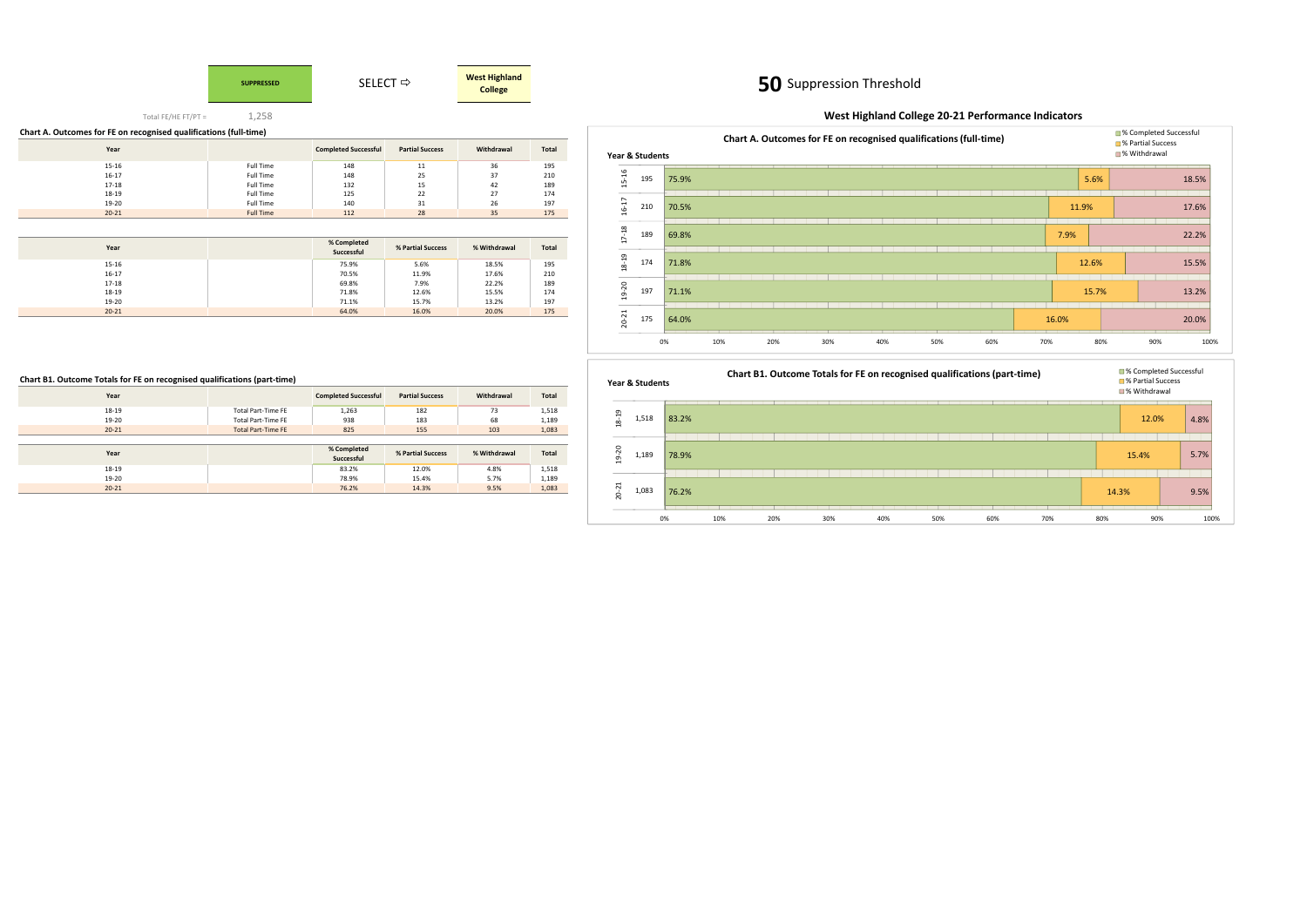### Total FE/HE FT/PT =1,258

### **West Highland College 20-21 Performance Indicators**

### **Chart B2. Outcome Breakdown for FE on recognised qualifications (part-time)**

| Year      |                     | <b>Completed Successful</b> | <b>Partial Success</b> | Withdrawal     | <b>Total</b> |
|-----------|---------------------|-----------------------------|------------------------|----------------|--------------|
| 18-19     | under 10 hours      | 656                         |                        |                | 656          |
|           | 10 up to 40 hours   | 146                         | 10                     | 1              | 157          |
|           | 40 up to 80 hours   | 63                          | 28                     | 1              | 92           |
|           | 80 up to 160 hours  | 114                         | 21                     | 6              | 141          |
|           | 160 up to 320 hours | 242                         | 122                    | 62             | 426          |
|           | 320 hours up to FT  |                             |                        |                |              |
|           |                     |                             |                        |                |              |
| 19-20     | under 10 hours      | 376                         | 4                      |                | 380          |
|           | 10 up to 40 hours   | 113                         | $\overline{2}$         |                | 115          |
|           | 40 up to 80 hours   | 76                          | 11                     | 6              | 93           |
|           | 80 up to 160 hours  | 69                          | 17                     | 10             | 96           |
|           | 160 up to 320 hours | 271                         | 137                    | 49             | 457          |
|           | 320 hours up to FT  |                             |                        |                |              |
|           |                     |                             |                        |                |              |
| $20 - 21$ | under 10 hours      | 146                         | 5                      |                | 151          |
|           | 10 up to 40 hours   | 58                          | $1\,$                  |                | 59           |
|           | 40 up to 80 hours   | 86                          | 3                      | $\mathbf{1}$   | 90           |
|           | 80 up to 160 hours  | 88                          | 26                     | 9              | 123          |
|           | 160 up to 320 hours | 390                         | 111                    | 89             | 590          |
|           | 320 hours up to FT  | 57                          | 9                      | $\overline{4}$ | 70           |

| Year      |                         | % Completed<br>Successful | % Partial Success | % Withdrawal |
|-----------|-------------------------|---------------------------|-------------------|--------------|
| 18-19     | under 10 hours 656      | 100.0%                    |                   |              |
|           | 10 up to 40 hours 157   | 93.0%                     | 6.4%              | 0.6%         |
|           | 40 up to 80 hours 92    | 68.5%                     | 30.4%             | 1.1%         |
|           | 80 up to 160 hours 141  | 80.9%                     | 14.9%             | 4.3%         |
|           | 160 up to 320 hours 426 | 56.8%                     | 28.6%             | 14.6%        |
|           | 320 hours up to FT      |                           |                   |              |
| 19-20     | under 10 hours 380      | 98.9%                     | 1.1%              |              |
|           | 10 up to 40 hours 115   | 98.3%                     | 1.7%              |              |
|           | 40 up to 80 hours 93    | 81.7%                     | 11.8%             | 6.5%         |
|           | 80 up to 160 hours 96   | 71.9%                     | 17.7%             | 10.4%        |
|           | 160 up to 320 hours 457 | 59.3%                     | 30.0%             | 10.7%        |
|           | 320 hours up to FT      |                           |                   |              |
| $20 - 21$ | under 10 hours 151      | 96.7%                     | 3.3%              |              |
|           | 10 up to 40 hours 59    | 98.3%                     | 1.7%              |              |
|           | 40 up to 80 hours 90    | 95.6%                     | 3.3%              | 1.1%         |
|           | 80 up to 160 hours 123  | 71.5%                     | 21.1%             | 7.3%         |
|           | 160 up to 320 hours 590 | 66.1%                     | 18.8%             | 15.1%        |
|           | 320 hours up to FT 70   | 81.4%                     | 12.9%             | 5.7%         |

■ Number of students who complete their course without gaining any units / credits Number of students completing their course achieiving up to 25% of planned units Number of students completing their course achieving 25 to 50% of planned units Number of students completing their course achieving 50 to 75% of planned unitsNumber of students completing their course achieving at least 75% of planned units

| Chart C. Achievement for FE students with partial success                          |     |       |
|------------------------------------------------------------------------------------|-----|-------|
| Number of students who complete their course without gaining any units / credits   | 72  | 50.0% |
| Number of students completing their course achieiving up to 25% of planned units   | 14  | 9.7%  |
| Number of students completing their course achieving 25 to 50% of planned units    | 10  | 6.9%  |
| Number of students completing their course achieving 50 to 75% of planned units    | 35  | 24.3% |
| Number of students completing their course achieving at least 75% of planned units | 13  | 9.0%  |
|                                                                                    | 144 | 100%  |

|           | <b>Duration &amp; Students</b> |        |     | Chart B2. Outcome Breakdown for FE on recognised qualifications (part-time) |     |  |     |     |  |     |  |     |  |       |       |       |     |       | ■% Completed<br>■% Partial Succ<br>■% Withdrawa |       |  |
|-----------|--------------------------------|--------|-----|-----------------------------------------------------------------------------|-----|--|-----|-----|--|-----|--|-----|--|-------|-------|-------|-----|-------|-------------------------------------------------|-------|--|
|           |                                |        |     |                                                                             |     |  |     |     |  |     |  |     |  |       |       |       |     |       |                                                 |       |  |
|           | under 10 hours 656             | 100.0% |     |                                                                             |     |  |     |     |  |     |  |     |  |       |       |       |     |       |                                                 |       |  |
|           | 10 up to 40 hours 157          | 93.0%  |     |                                                                             |     |  |     |     |  |     |  |     |  |       |       |       |     |       |                                                 |       |  |
|           | 40 up to 80 hours 92           | 68.5%  |     |                                                                             |     |  |     |     |  |     |  |     |  |       |       |       |     |       | 30.4%                                           |       |  |
| $18 - 19$ | 80 up to 160 hours 141         | 80.9%  |     |                                                                             |     |  |     |     |  |     |  |     |  |       |       |       |     |       |                                                 | 14.9% |  |
|           | 160 up to 320 hours 426        | 56.8%  |     |                                                                             |     |  |     |     |  |     |  |     |  | 28.6% |       |       |     |       |                                                 |       |  |
|           | 320 hours up to FT             |        |     |                                                                             |     |  |     |     |  |     |  |     |  |       |       |       |     |       |                                                 |       |  |
|           |                                |        |     |                                                                             |     |  |     |     |  |     |  |     |  |       |       |       |     |       |                                                 |       |  |
|           | under 10 hours<br>380          | 98.9%  |     |                                                                             |     |  |     |     |  |     |  |     |  |       |       |       |     |       |                                                 |       |  |
|           | 10 up to 40 hours 115          | 98.3%  |     |                                                                             |     |  |     |     |  |     |  |     |  |       |       |       |     |       |                                                 |       |  |
|           | 40 up to 80 hours 93           | 81.7%  |     |                                                                             |     |  |     |     |  |     |  |     |  |       |       |       |     |       | 11.8%                                           |       |  |
| 19-20     | 80 up to 160 hours 96          | 71.9%  |     |                                                                             |     |  |     |     |  |     |  |     |  |       |       |       |     | 17.7% |                                                 |       |  |
|           | 160 up to 320 hours 457        | 59.3%  |     |                                                                             |     |  |     |     |  |     |  |     |  |       | 30.0% |       |     |       |                                                 |       |  |
|           | 320 hours up to FT             |        |     |                                                                             |     |  |     |     |  |     |  |     |  |       |       |       |     |       |                                                 |       |  |
|           |                                |        |     |                                                                             |     |  |     |     |  |     |  |     |  |       |       |       |     |       |                                                 |       |  |
|           | under 10 hours 151             | 96.7%  |     |                                                                             |     |  |     |     |  |     |  |     |  |       |       |       |     |       |                                                 |       |  |
|           | 10 up to 40 hours 59           | 98.3%  |     |                                                                             |     |  |     |     |  |     |  |     |  |       |       |       |     |       |                                                 |       |  |
|           | 40 up to 80 hours 90           | 95.6%  |     |                                                                             |     |  |     |     |  |     |  |     |  |       |       |       |     |       |                                                 |       |  |
| $20 - 21$ | 80 up to 160 hours 123         | 71.5%  |     |                                                                             |     |  |     |     |  |     |  |     |  |       |       |       |     | 21.1% |                                                 |       |  |
|           | 160 up to 320 hours 590        | 66.1%  |     |                                                                             |     |  |     |     |  |     |  |     |  |       |       | 18.8% |     |       |                                                 |       |  |
|           | 320 hours up to FT 70          | 81.4%  |     |                                                                             |     |  |     |     |  |     |  |     |  |       |       |       |     |       | 12.9%                                           |       |  |
|           |                                | 0%     | 10% |                                                                             | 20% |  | 30% | 40% |  | 50% |  | 60% |  | 70%   |       |       | 80% |       |                                                 | 90%   |  |





### **Chart C: Level of achievement for students funded by the SFC completing an FE course of 160 hours or more who did not achieve 'full' success (An overview of the 'Partial Success' group above)**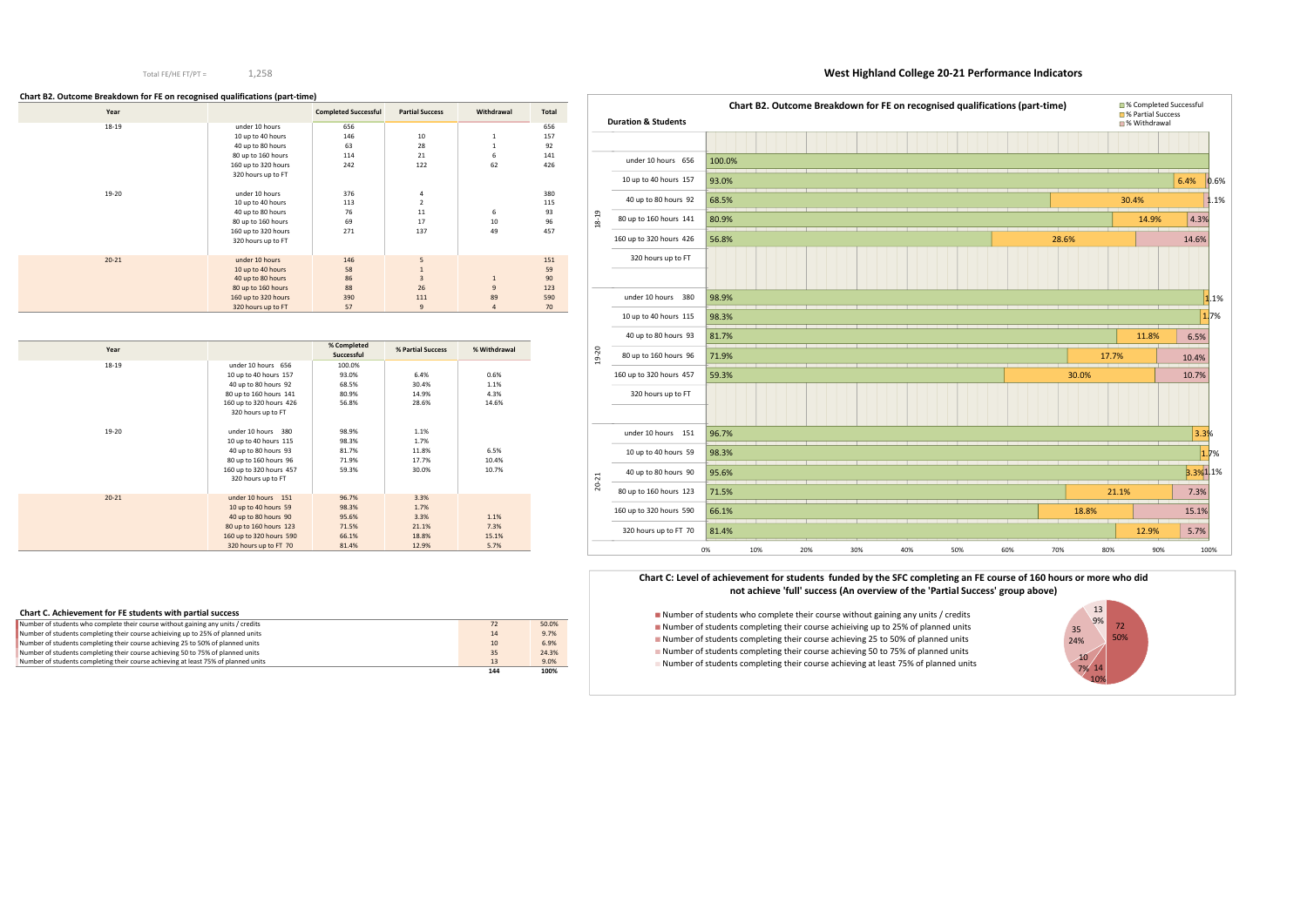### Total FE/HE FT/PT =1,258

**Chart D. Outcomes by age group on courses lasting 160 hours or more** 

# **West Highland College 20-21 Performance Indicators**

|                 | <b>Completed Successful</b> | <b>Partial Success</b> | Withdrawal | Total |
|-----------------|-----------------------------|------------------------|------------|-------|
| under 18        | 281                         | 94                     | 85         | 460   |
| 18-20 year olds | 79                          | 23                     | 11         | 113   |
| 21-24 year olds | 49                          | 11                     |            | 67    |
| 25-40 year olds | 94                          | 12                     | 14         | 120   |
| 41 and Over     | 56                          | $\circ$<br>o           | 11         | 75    |

|                     | % Completed<br>Successful | % Partial Success | % Withdrawal |
|---------------------|---------------------------|-------------------|--------------|
| under 18 460        | 61.1%                     | 20.4%             | 18.5%        |
| 18-20 year olds 113 | 69.9%                     | 20.4%             | 9.7%         |
| 21-24 year olds 67  | 73.1%                     | 16.4%             | 10.4%        |
| 25-40 year olds 120 | 78.3%                     | 10.0%             | 11.7%        |
| 41 and Over<br>- 75 | 74.7%                     | 10.7%             | 14.7%        |

| Chart E. FE Outcomes by ES subject group on courses lasting 160 hours or more |                        |                             |                        |                |       |  |  |  |  |  |  |
|-------------------------------------------------------------------------------|------------------------|-----------------------------|------------------------|----------------|-------|--|--|--|--|--|--|
|                                                                               | % Completed Successful | <b>Completed Successful</b> | <b>Partial Success</b> | Withdrawal     | Total |  |  |  |  |  |  |
| Sport and Leisure                                                             | 66.7%                  | 36                          | 14                     | 4              | 54    |  |  |  |  |  |  |
| Special Programmes                                                            | 89.6%                  | 181                         | 14                     | 7              | 202   |  |  |  |  |  |  |
| Social subjects                                                               |                        |                             |                        |                |       |  |  |  |  |  |  |
| Science                                                                       |                        |                             |                        |                |       |  |  |  |  |  |  |
| Performing arts                                                               |                        |                             |                        |                |       |  |  |  |  |  |  |
| Nautical studies                                                              |                        |                             |                        |                |       |  |  |  |  |  |  |
| Media                                                                         |                        |                             |                        |                |       |  |  |  |  |  |  |
| Languages and ESOL                                                            |                        |                             |                        |                |       |  |  |  |  |  |  |
| Land-based industries                                                         |                        |                             |                        |                |       |  |  |  |  |  |  |
| Hospitality and tourism                                                       |                        |                             |                        |                |       |  |  |  |  |  |  |
| Hairdressing, Beauty and Complementary Therapies                              |                        |                             |                        |                |       |  |  |  |  |  |  |
| Engineering                                                                   |                        |                             |                        |                |       |  |  |  |  |  |  |
| <b>Education and training</b>                                                 |                        |                             |                        |                |       |  |  |  |  |  |  |
| Construction                                                                  |                        |                             |                        |                |       |  |  |  |  |  |  |
| Computing and ICT                                                             | 58.8%                  | 30                          | 19                     | $\overline{2}$ | 51    |  |  |  |  |  |  |
| Care                                                                          | 54.0%                  | 122                         | 46                     | 58             | 226   |  |  |  |  |  |  |
| Business, Management and Administration                                       | 40.0%                  | 22                          | 18                     | 15             | 55    |  |  |  |  |  |  |
| Art and design                                                                | 72.0%                  | 36                          | 8                      | 6              | 50    |  |  |  |  |  |  |

|                                            | % Completed<br>Successful | % Partial Success | % Withdrawal |
|--------------------------------------------|---------------------------|-------------------|--------------|
| Special Programmes 202                     | 89.6%                     | 6.9%              | 3.5%         |
| Art and design 50                          | 72.0%                     | 16.0%             | 12.0%        |
| Sport and Leisure 54                       | 66.7%                     | 25.9%             | 7.4%         |
| Computing and ICT 51                       | 58.8%                     | 37.3%             | 3.9%         |
| Care 226                                   | 54.0%                     | 20.4%             | 25.7%        |
| Business, Management and Administration 55 | 40.0%                     | 32.7%             | 27.3%        |
|                                            |                           |                   |              |



| <b>Subjects &amp; Students</b>             |       |     |     |     |     |     |       |       |       | ■% Withdrawa |
|--------------------------------------------|-------|-----|-----|-----|-----|-----|-------|-------|-------|--------------|
| Special Programmes 202                     | 89.6% |     |     |     |     |     |       |       |       | 6.5          |
| Art and design 50                          | 72.0% |     |     |     |     |     |       |       | 16.0% |              |
| Sport and Leisure 54                       | 66.7% |     |     |     |     |     |       |       | 25.9% |              |
| Computing and ICT 51                       | 58.8% |     |     |     |     |     |       |       | 37.3% |              |
| Care 226                                   | 54.0% |     |     |     |     |     |       | 20.4% |       |              |
| Business, Management and Administration 55 | 40.0% |     |     |     |     |     | 32.7% |       |       |              |
|                                            | 0%    | 10% | 20% | 30% | 40% | 50% | 60%   | 70%   | 80%   | 90%          |